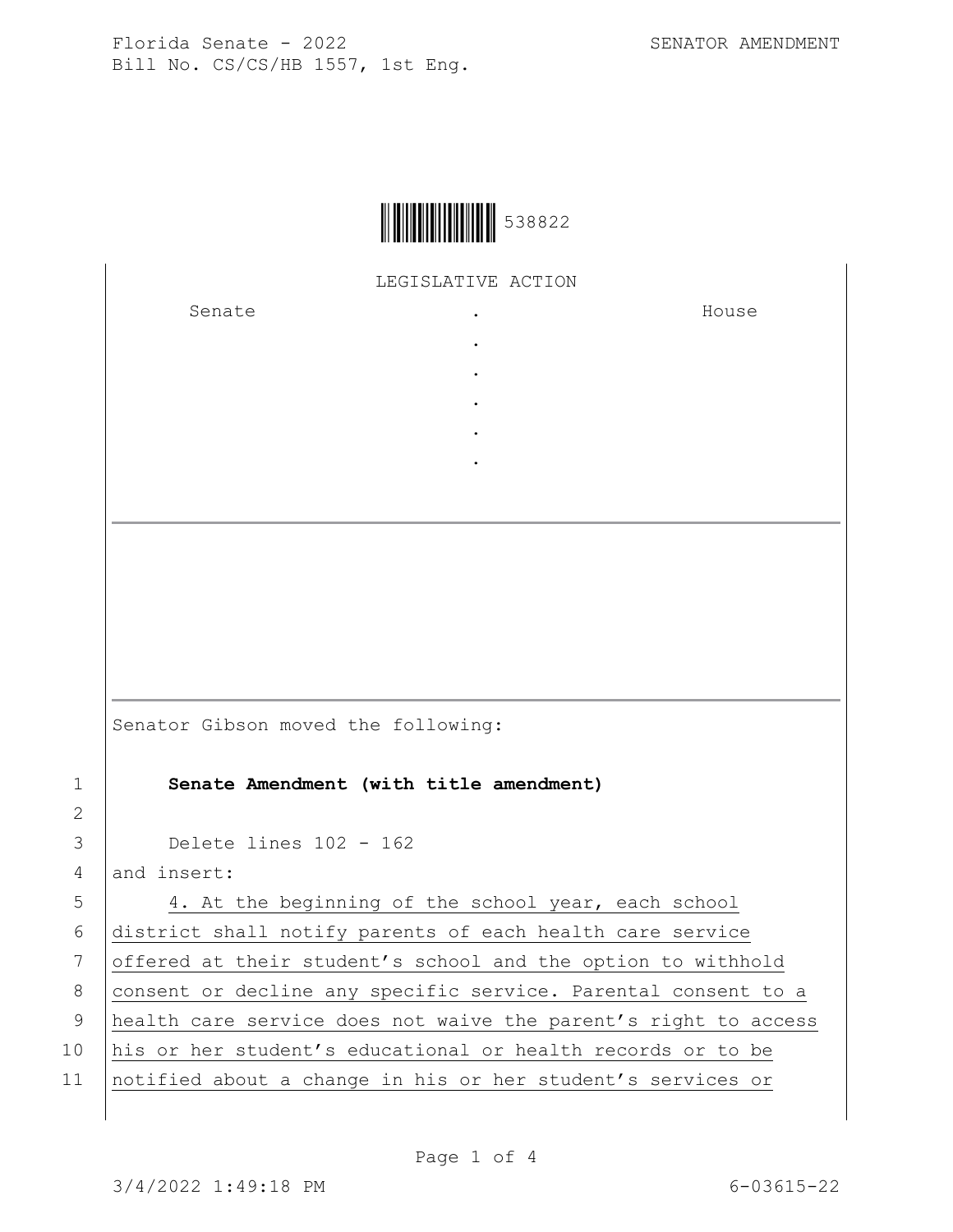Florida Senate - 2022 SENATOR AMENDMENT Bill No. CS/CS/HB 1557, 1st Eng.



| 12 | monitoring as provided by this paragraph.                        |
|----|------------------------------------------------------------------|
| 13 | 5. Before administering a student well-being questionnaire       |
| 14 | or health screening form to a student in kindergarten through    |
| 15 | grade 3, the school district must provide the questionnaire or   |
| 16 | health screening form to the parent and obtain the permission of |
| 17 | the parent.                                                      |
| 18 | 6. Each school district shall adopt procedures for a parent      |
| 19 | to notify the principal, or his or her designee, regarding       |
| 20 | concerns under this paragraph at his or her student's school and |
| 21 | the process for resolving those concerns within 7 calendar days  |
| 22 | after notification by the parent.                                |
| 23 | a. At a minimum, the procedures must require that within 30      |
| 24 | days after notification by the parent that the concern remains   |
| 25 | unresolved, the school district must either resolve the concern  |
| 26 | or provide a statement of the reasons for not resolving the      |
| 27 | concern.                                                         |
| 28 | b. If a concern is not resolved by the school district, a        |
| 29 | parent may:                                                      |
| 30 | (I) Request the Commissioner of Education to appoint a           |
| 31 | special magistrate who is a member of The Florida Bar in good    |
| 32 | standing and who has at least 5 years' experience in             |
| 33 | administrative law. The special magistrate shall determine facts |
| 34 | relating to the dispute over the school district procedure or    |
| 35 | practice, consider information provided by the school district,  |
| 36 | and render a recommended decision for resolution to the State    |
| 37 | Board of Education within 30 days after receipt of the request   |
| 38 | by the parent. The State Board of Education must approve or      |
| 39 | reject the recommended decision at its next regularly scheduled  |
| 40 | meeting that is more than 7 calendar days and no more than 30    |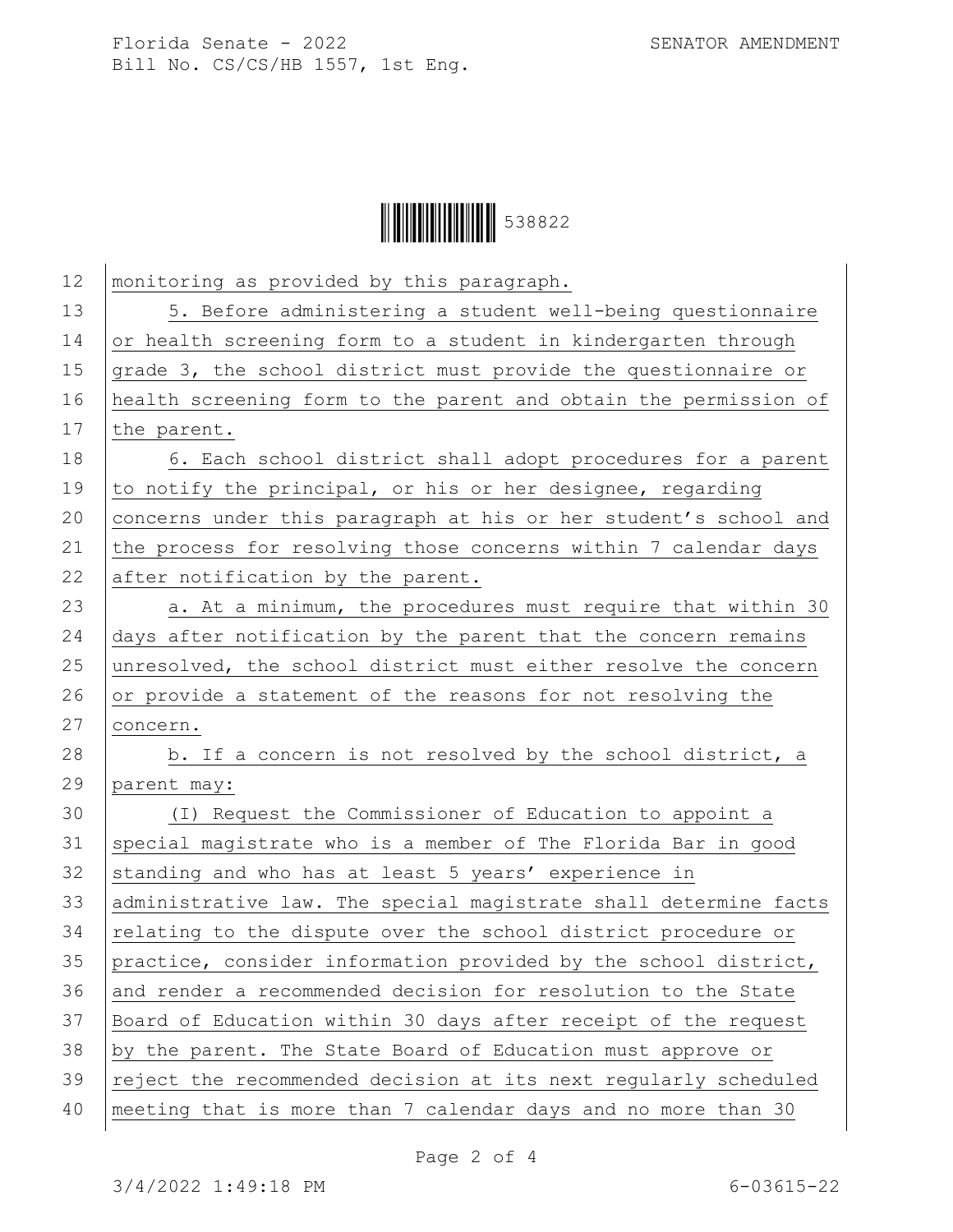Florida Senate - 2022 SENATOR AMENDMENT Bill No. CS/CS/HB 1557, 1st Eng.

Ì538822.Î538822

| 41 | days after the date the recommended decision is transmitted. The |
|----|------------------------------------------------------------------|
| 42 | costs of the special magistrate shall be borne by the school     |
| 43 | district. The State Board of Education shall adopt rules,        |
| 44 | including forms, necessary to implement this sub-sub-            |
| 45 | subparagraph.                                                    |
| 46 | (II) Bring an action against the school district to obtain       |
| 47 | a declaratory judgment that the school district procedure or     |
| 48 | practice violates this paragraph and seek injunctive relief. A   |
| 49 | court may award damages and shall award reasonable attorney fees |
| 50 | and court costs to a parent who receives declaratory or          |
| 51 | injunctive relief.                                               |
| 52 | c. Each school district shall adopt policies to notify           |
| 53 | parents of the procedures required under this subparagraph.      |
| 54 | d. Nothing contained in this subparagraph shall be               |
| 55 | construed to abridge or alter rights of action or remedies in    |
| 56 | equity already existing under the common law or general law.     |
| 57 |                                                                  |
| 58 | ================= T I T L E A M E N D M E N T ================   |
| 59 | And the title is amended as follows:                             |
| 60 | Delete lines 24 - 56                                             |
| 61 | and insert:                                                      |
| 62 | requiring school districts to notify parents of health           |
| 63 | care services and provide parents the opportunity to             |
| 64 | consent or decline such services; providing that a               |
| 65 | specified parental consent does not wave certain                 |
| 66 | parental rights; requiring school districts to provide           |
| 67 | parents with certain questionnaires or health                    |
| 68 | screening forms and obtain parental permission before            |
| 69 | administering such questionnaires and forms; requiring           |

Page 3 of 4